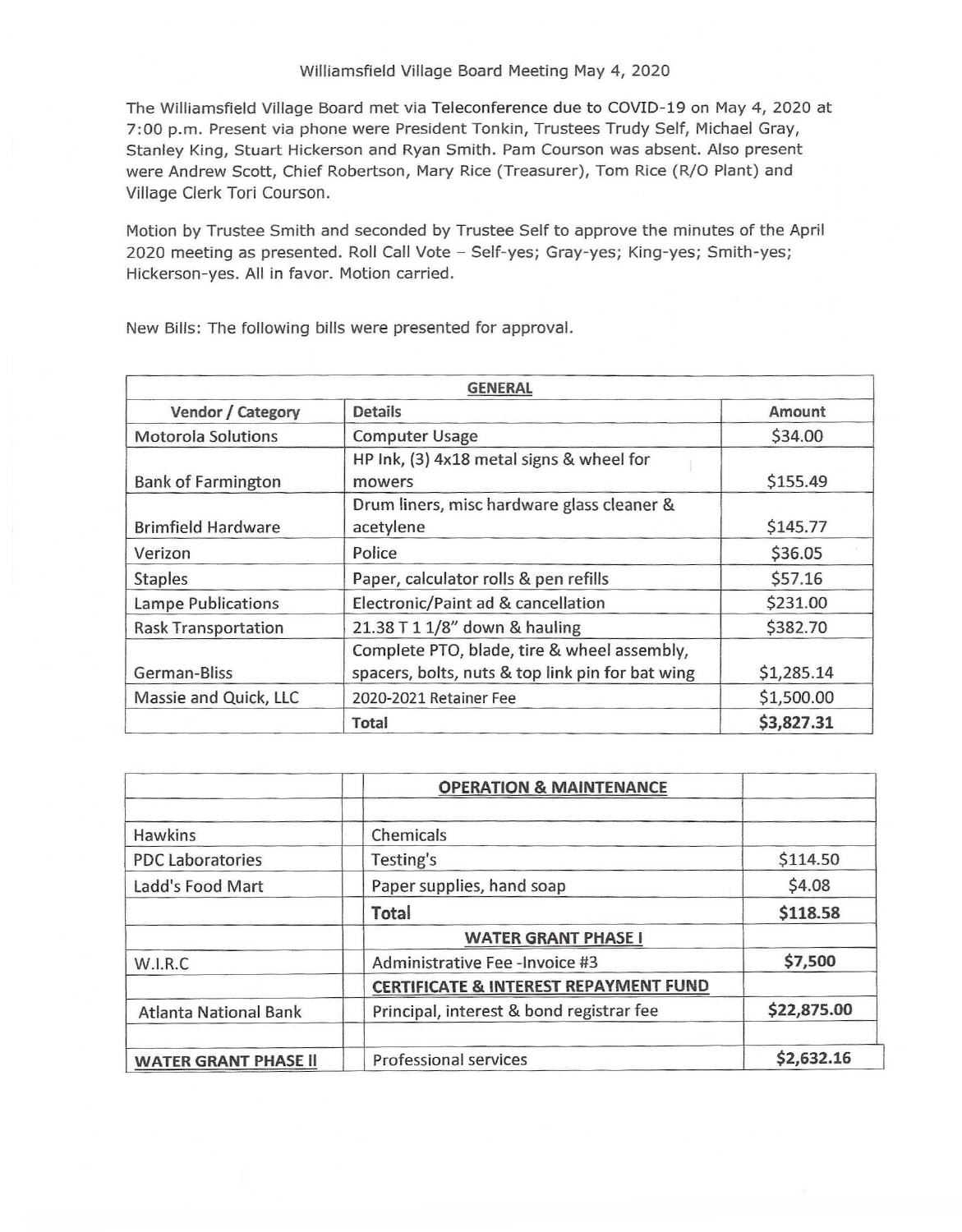Motion by Trustee Gray and seconded by Trustee Self to approve the new bills as presented. Roll call vote. All in favor. Motion carried.

Trustee Gray provided details on the review of financial statements, percent over and percent under for the month. All were in order. Motion by Trustee King and seconded by Trustee Hickerson to approve the financial statements. Roll Call Vote - Self-yes; Gray-yes; King-yes; Smith-yes; Hickerson-yes. All in favor. Motion carried.

Public Comment: Andrew Scott is attending via phone to discuss his interest in the vacant Trustee position; to be continued during old business.

## Correspondence: NA

Street Report: Trustee Smith stated the maintenance department has been mowing and working on equipment, Don and Mark from the maintenance department worked with Matt to map out the streets that need gravel, cleaning, and cold patch put down from the water line repair before any oil-and- chip work can be performed.

Police Report: Chief Robertson stated some equipment is on backorder for the new squad car and will be in next week or so. He has been working on violators of the Nuisance Ordinance for unsightly properties; he will take pictures and follow up with residents. At the April meeting, Chief Robertson put in his resignation from his position as Williamsfield's Chief of Police, he stated there are 3 applications for the position. Because of COVID-19 restrictions, the Village will need to do interviewing by phone.

Park Report: The April meeting was not held. Nothing to report.

Water Report: Tom Rice stated there was some non-warranty work done for R/O plants generator; the block heater was replaced; the bill is to come.

Maintenance Department: Trustee King stated they replaced the door locks on the restrooms at Doubet-Benjamin Park, repaired broken tiles at Lions Park, mowed, cleaned out the sand in the volleyball court at Doubet-Benjamin Park, took the flat tire off the dump truck to have replaced. Trustee Gray stated the water drains need to be cleaned before it rains again to allow proper draining. President Tonkin stated he will reach out to Bruner, Cooper and Zuck to see if it's Lavidere's responsibly because the drains are clogged from the water line repair.

Old Business: The Board received a letter of interest from Curt Landon for the open Trustee position. Andrew Scott attended the meeting via telephone to express his interest in the open Trustee position. Andrew stated he grew up in Williamsfield and is a current resident, he has a wife and 4 kids, he has been in law enforcement for 9 years, he has experience with snow removal and landscaping. He is interested in improving the community and helping improve homes if someone needs assistance, he enjoys working with people. The Board thanked him for his interest and filling the open position will be discussed at June's meeting.

Due to COVID-19, there are no updates on the Mapping/WACO project.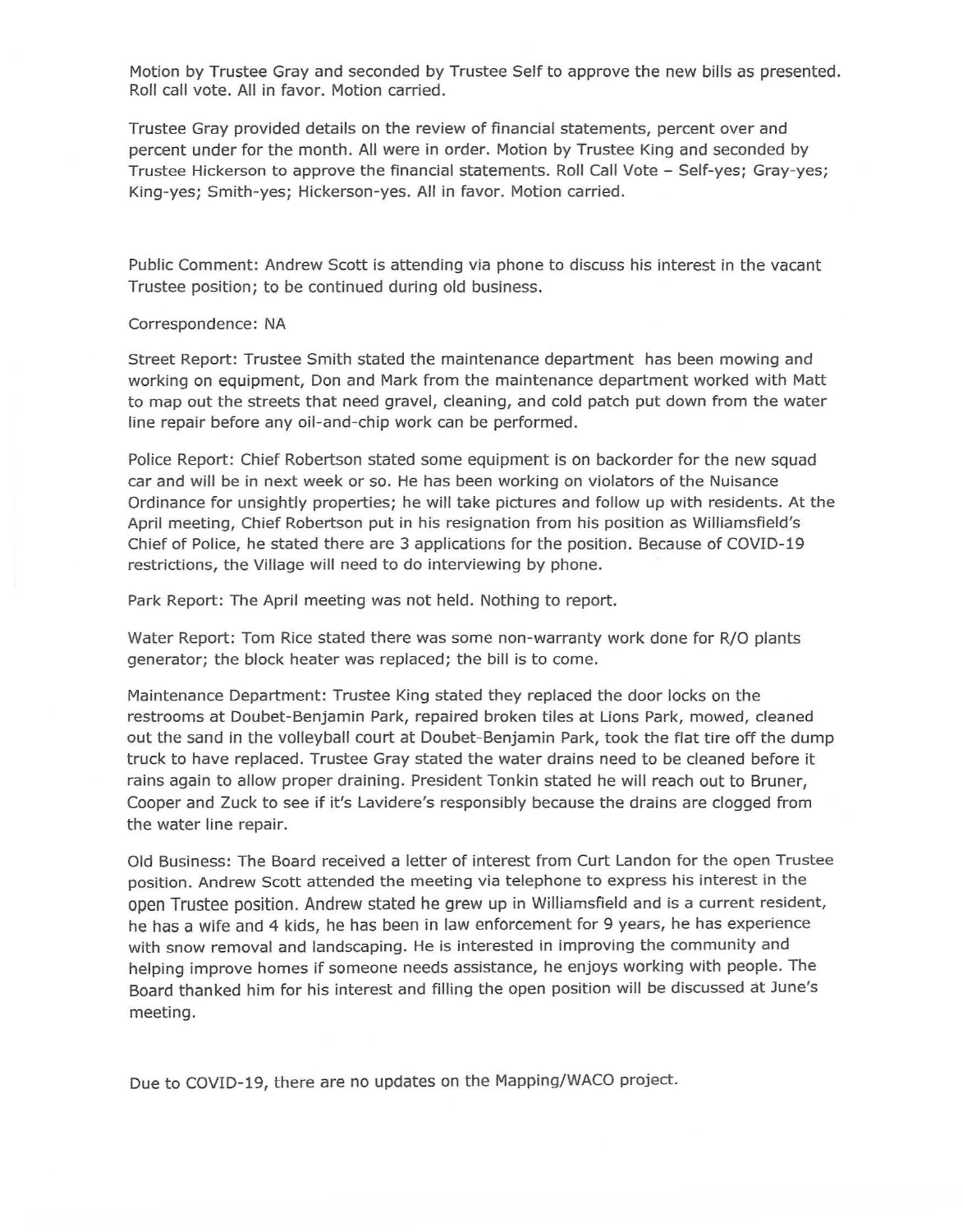Andy Logsdon from Bruner, Cooper and Zuck has been in contact with President Tonkin about repairs to the streets with Motor Fuel Tax Funds, Andy emailed a map of the Village with the streets highlighted that are a priority, water project areas and by Ladd's Food Mart. Mark Niebuhr and Don Smith will be able to do the prep work by digging up gravel. Mark had mentioned Knox County having a piece of equipment that does a spray coat for a reasonable price for small areas and MFT will cover expenses. Andy suggested aiming high for the street project and hopefully coming in less, motion by Trustee Gray and seconded by Trustee Smith to approve street repair for \$30,000 out of Motor Fuel Tax Funds. Roll Call Vote - Self-yes; Gray-yes; King-yes; Smith-yes; Hickerson-yes. All in favor. Motion carried.

The big curbside cleanup day will be held Friday, May  $22<sup>nd</sup>$ , there are fliers on The Village website, Facebook, Ladd's and the Post Office listing the items that can be picked up.

President Tonkin stated he and Trustee Courson are looking into grants that could help with the water bills and other areas effected by COVID-19.

President Tonkin stated that Andy Logsdon advised him to go through !EPA instead of USDA for the next large water loan/grant to make improvements at the water plant based on recent IEPA letter and to complete east-side line replacements. The R/O Plant needs upgrading according to the EPA water report. Andy started a grant process for the preliminary engineering plan for the USDA but the initial Preliminary Engineering Plan (PEP) won't necessarily be reimbursable it seems, so the upfront costs may be larger than for IEPA. For the IEPA loan process, the Village will be responsible for approximately \$1,500 initially to get the application going, and then the project plan report is \$16,000 which it is understood can be rolled into the loan. The !EPA loan could possibly be approved this year and the work can possibly start next year, so it isn't later than the USDA process would have been. Motion by Trustee Gray and seconded by Trustee King to approve engineering services for the IEPA project planning report. Roll Call Vote - Self-yes; Gray-yes; King-yes; Smith-yes; Hickerson-yes. All in favor. Motion carried. Motion by Trustee Gray and seconded by Trustee King to approve submitting the pre-application. Roll Call Vote - Selfyes; Gray-yes; King-yes; Smith-yes; Hickerson-yes. All in favor. Motion carried. Separately, President Tonkin applied for two smaller grants, one for VFDs and one for KP Hall. The cost to obtain 2 VFDs at the water plant will be around \$22,000 and the Village could possibly be eligible for \$14,800 from Ameren. The Village received 3 plumber quotes for KP Hall and both the pre-application and application have been submitted.

President Tonkin stated Andrew Scott is still doing work to the house on Elm street that has been an unsightly property for several years. President Tonkin is still in discussion with the Village attorney regarding writing a letter to the homeowner listing the requirements that need to be done. There is also an unsightly property complaint across 180 on East Gale Street.

President Tonkin stated the maintenance department would be interested in young helpers this summer for mowing while Don and Mark cold patch streets and do sidewalk repairs. School will officially be out May 15<sup>th</sup>, they can start then, and work around 20 hours a week.

Trustee Gray read the suggestions/requirements from the Village Audit Report that was passed out at an earlier meeting. Internal control and accounting knowledge need attention. Trustee Gray will discuss with the Village Auditor.